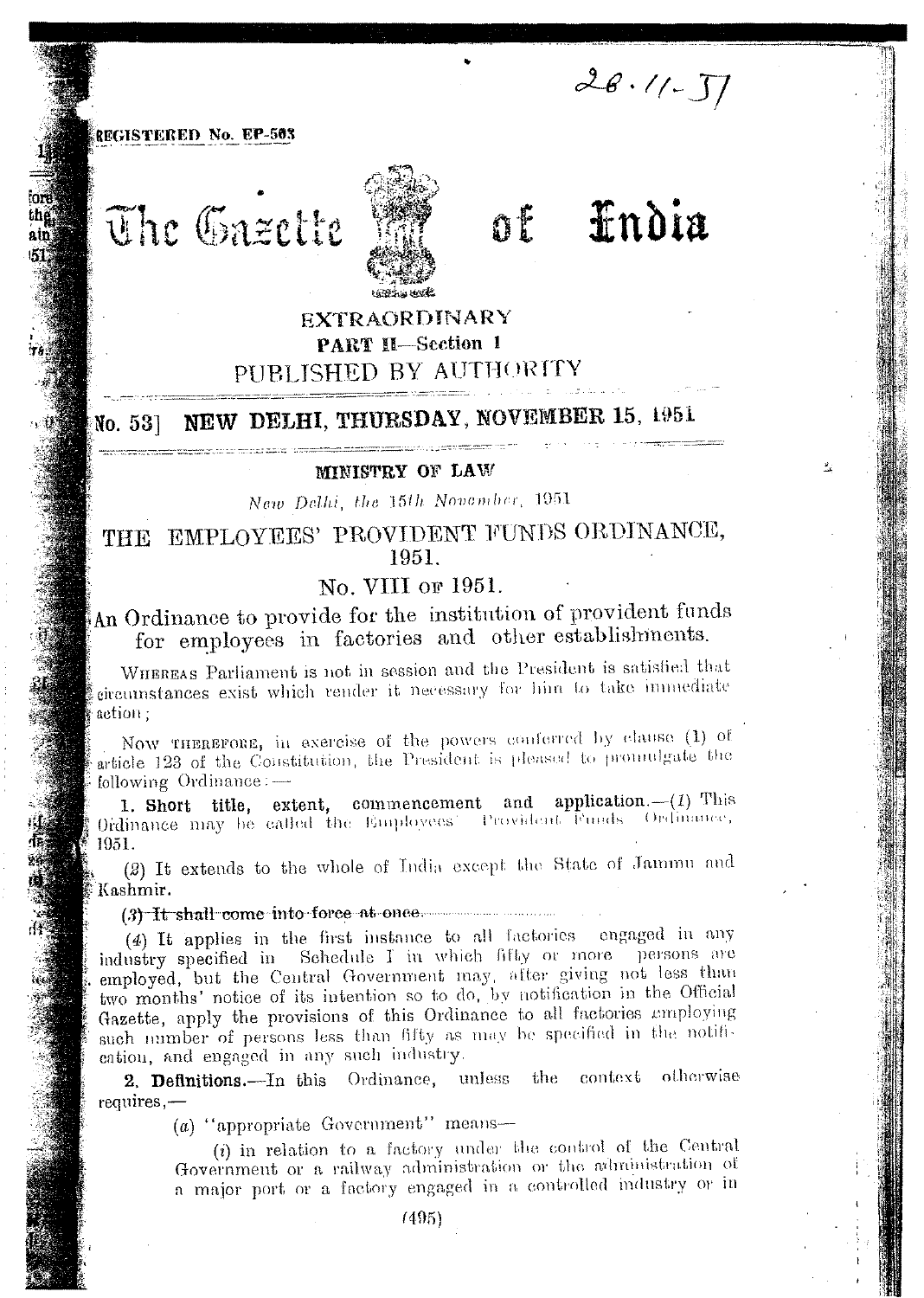an industry connected with a mine or an oilfield, the Central Government, and

(ii) in relation to any other lactory, the State Governments

(b) "basic wages" means all remuneration which is earned by an employee while on duty or on leave with wages in accordance with the terms of the contract of employment and which is paid of payable in cash to him, but does not include—

 $(i)$  the cash value of any food concession;

(ii) any dearness allowance (that is to say, all cash pay ments by whatever name called paid to an employee on account of a rise in the cost of living), house rent allowance, overtime allowance, bonus, commission or any other similar allowance payable to the employee in respect of his employment or of work done in such employment;

(*iii*) any presents made by the employer;

 $(c)$  "contribution" means a contribution payable in respect  $\mathbb{R}$ member under a Scheme:

(d) "controlled industry" means any industry the control which by the Union has been declared by a Central Act to be pedient in the public interest:

 $(e)$  "employer" means-

 $(i)$  in relation to a factory under the control of any departs ment of the Central Government or of any State Government. the authority appointed by such Government in this behalf, or, where no authority is so appointed, the head of the department;

factory, the owner or  $(ii)$  in any other occupier of the factory, including the agent of such owner or occupier, the legal representative of a deceased owner or occupier, and, where person has been named as a manager of the factory under clause (f) of sub-section (1) of section 7 of the Factories  $\overrightarrow{A}$ 1948 (LXIII of 1948), the person so named;

(f) "employee" means any person who is employed for wages any kind of work, manual or otherwise, in or in connection with the work of a factory, and who gets his wages directly or indirectly from the employer, and includes any person employed by or through contractor in or in connection with the work of the factory:

 $(q)$  "factory" means any premises, including the precincts there of, in any part of which a manufacturing process is being carried on or is ordinarily so carried on, whether with the aid of power of without the aid of power:

 $(h)$  "Fund" means the provident fund established under Scheme:

(i) "industry" means any industry specified in Schedule I, and includes any other industry added to the Schedule by notification under section 4;

 $(i)$  "member" means a member of the Fund;

(k) "occupier of a factory" means the person who has ultimated control over the affairs of the factory, and, where the said affairs are

4.96

 $S_{EC}$ ,  $1$ 

PART

 $en$ tr occu

 $3P<sub>0</sub>$ 

providen

 $heomes$ 

<sup>്</sup>ട comm applies a

may, by

this Ord

establish tbrdinanc  $4.$   $P_1$  $\ell$ notificat ≸in respe⊖ scheme + so added purposes  $5E$ may, by the Em dent fui employe Scheme 6. C  $(1)$  The shall be allowand bution a in respe makes 1 per cent  $P_{\rm TO}$ this Ord the rout quarter  $Ex$ pl shall be allowed  $(2)$  { may pro 7. R heation

mider t

from at

Ordinan mder a

Govern

9. F the Ind

8. IM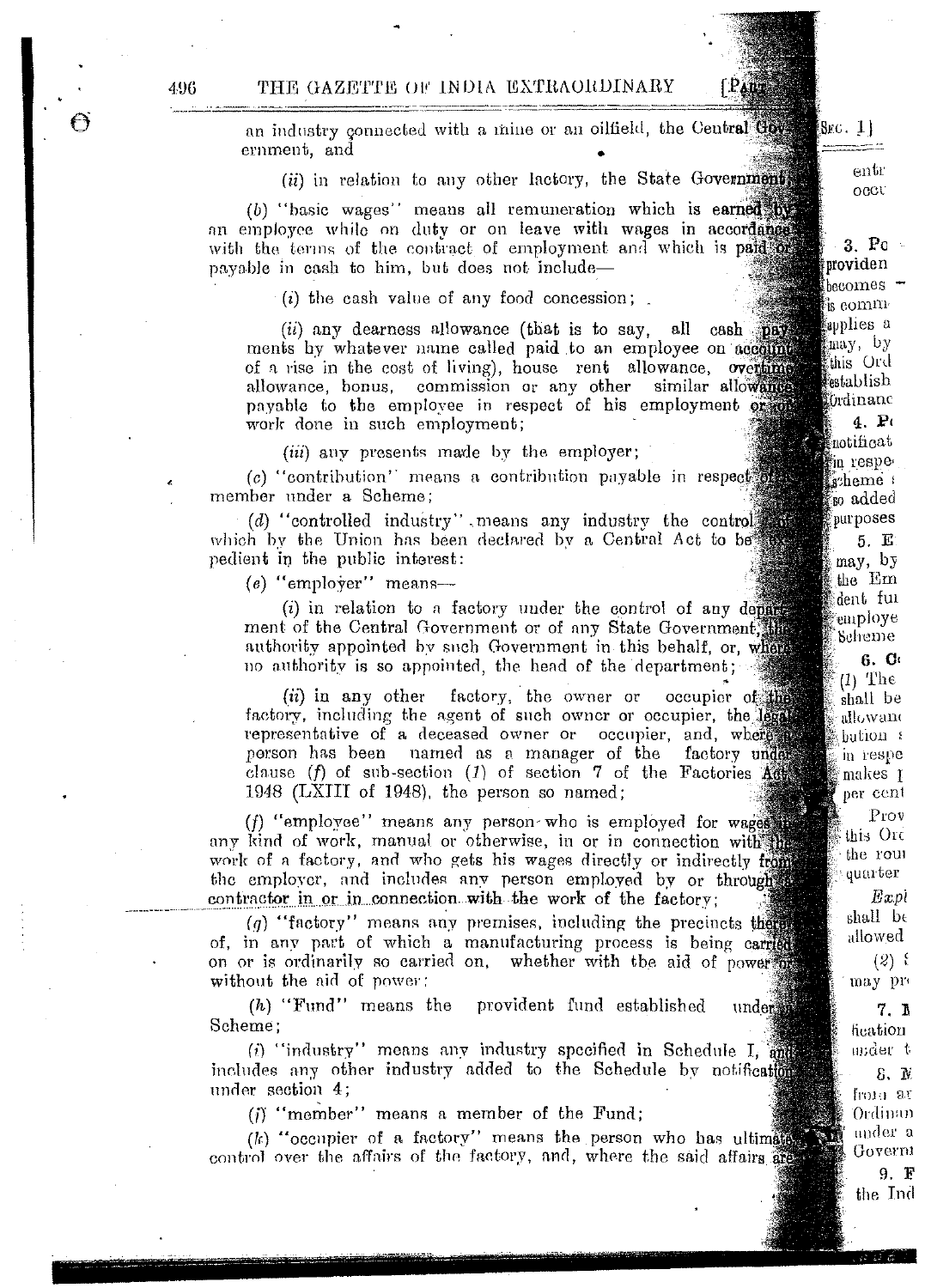#### THE GAZETTE OF INDIA EXTRAORDINARY  $\Sigma C. 1$

entrusted to a managing agent, such agent shall be deemed to be the occupier of the factory;

(l) "Scheme" means a Scheme framed under this Ordinance.

3. Power to apply Ordinance to establishment which has a common **rovident fund with a factory.**—Where inmedately before this Ordinance ecomes applicable to a factory there is in existence a provident fund which sommon to the employees employed in a factory to which this Ordinance pplies and employees in any other establishment, the Central Government ay, by notification in the Official Gazette, direct that the provisions of this Ordinance shail also apply to that establishment, and thereupon the stablishment shall be deemed to be a factory for all the purposes of this Ordinance.

4. Power to add to fichalists how The Covenance of pay, by Motification in the Official Gazette, add to Schedule 1 any other industry of respect of the employees in which it is of opinion that a provident fund theme should be framed under this Ordinance, and thereupon the industry **to added shall be deemed to be** an industry specified in Schedule 1 for the ourposes of this Ordinance.

5. Empioyees' Provinent Mand Boltania - The Central Government may, by notification in the Official Gazette, frame a Scheme to be called the Employees' Provident Fund Scheme for the establishment of provithent funds under this Ordinance for employees or for any class of imployees and specify the factories or class of factories to which the said Scheme shall apply.

6. Contributions and matters which may be provided for in Schemes.— 40 The contribution which shall be paid by the employer to the Fund shall be six and a quarter per cent. of the basic wages and the dearness allowance payable to each of the employees, and the employee's contri-**Oution shall be equal to the contribution** payable by the employer In respect of him and may, if any employee so desires and if the Scheme makes provision therefor, be an amount not exceeding eight and one-third per cent, of his basic wages and dearness allowance:

Provided that where the amount of any contribution payable under this Ordinance involves a fraction of a rupee, the Scheme may provide for the rounding off of such fraction to the nearest rupee, half of a rapec or  $\frac{2}{3}$ quarter of a rupee.

*Explanation*.—For the purposes of this sub-section, dearness allowance shall be deemed to include also the eash value of any food concession allowed to the employee.

(2) Subject to the provisions contained in sub-section  $(1)$ , any Scheme may provide for all or any of the matters specified in Schedule II.

7. Modification of Scheme.--The Central Government may, by notifleation in the Official Gazette, add to, amend or vary any Scheme framed bunder this Ordinance.

8. Mode of recovery of moneys due from employers. Any carent due from an employer in respect of any contribution payable under this Ordinance or towards the cost of administering the Fund payable by him under any Scheme may, if it is in arrear, be recovered by the appropriate Government in the same manner as an arrear of land revenue.

9. Fund to be recognised under Act XI of 1922. For the purposes of the Indian Income-tax Act, 1922 (XI of 1922), the Fund shall be deemed

497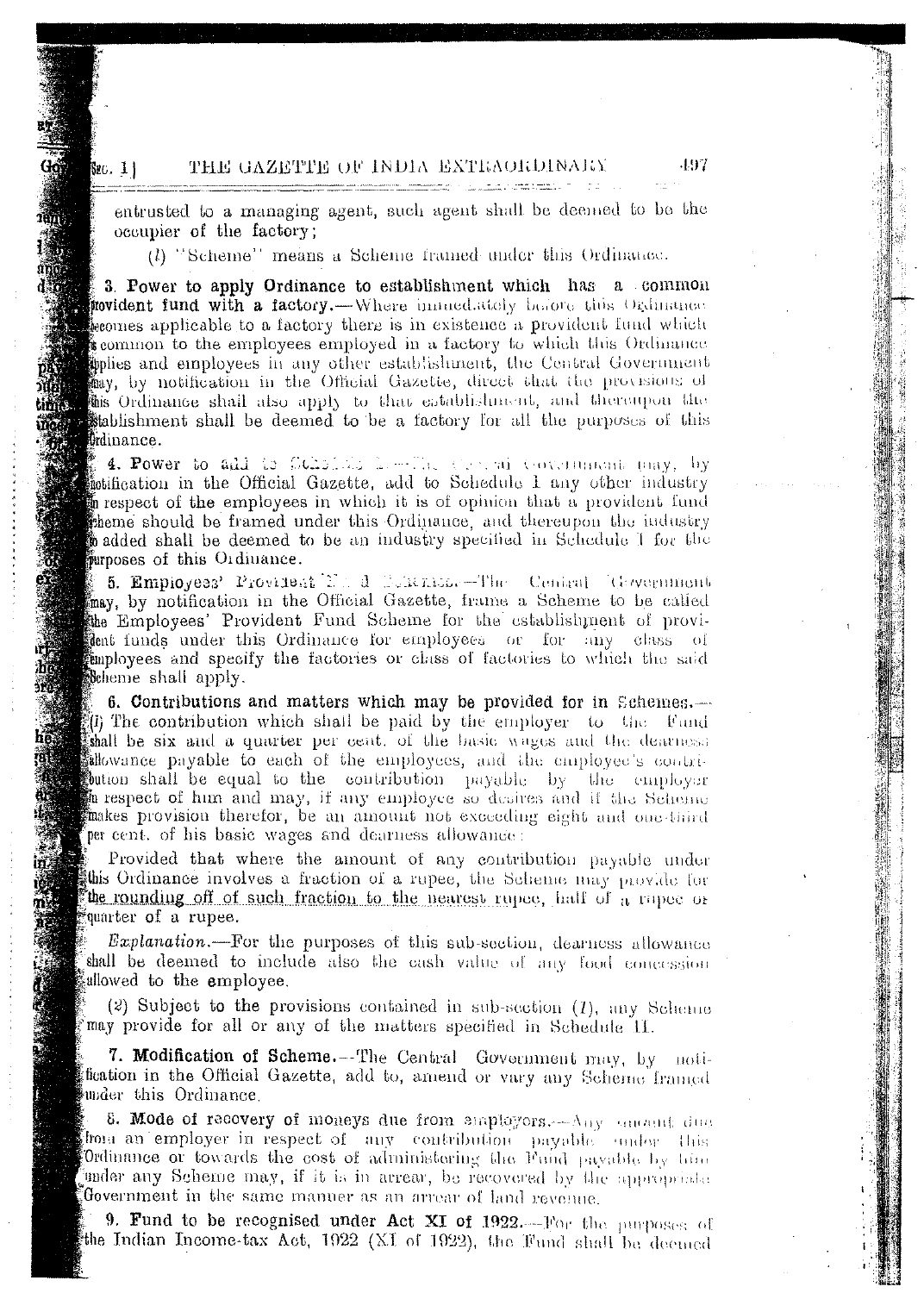THE GAZETTE OF INDIA EXTRAORDINARY

to be a recognised provident fund within the meaning of Chapter  $\mathbb{R}$ of that Act.

10. Protection against attachment.— $(I)$  The amount standing to the eredit of any member in the Fund shall not in any way be capable  $\alpha$ being assigned or charged and shall not be liable to attachment under any decree or order of any court in respect of any debt or liability incurred by the member, and neither the official assignee appointed under the Presidency-towns Insolvency Act, 1909 (III of 1909), nor any receiver appointed under the Provincial Insolvency Act, 1920 (V of 1920), shall be entitled to, or have any claim on, any such amount.

 $(2)$  Any amount standing to the credit of any member in the Fund at the time of his death and payable to his nominee under the Schemes shall, subject to any deduction authorised by the said Scheme, vest in the nominee and shall be free from any debt or other liability incurred by the deceased or incurred by the nominee before the death of the member.

11. Priority of payment of contributions over other debts. The unount due in respect of any contribution under this Ordinance or under any Scheme aud any charges incurred in respect of the administration of the Fund under any Scheme shall, where the liability therefor has accrued before. the person liable is adjudicated insolvent, or, iu the case of a company to be wound up; before the date of such order, be deemed to be included among the debts which under section 49 of the Presidency-towns Insolvences Act, 1909 (III of 1909), or under section 61 of the Provincial Insolvences Act, 1920 (V of 1920) or under section 230 of the Indian Companies Act 1913 (VII of 1913) are to be paid in priority to all other debts in the district bution of the property of the insolvent or the assets of the company being wound up, as the case may be.

12. Employer not to reduce wages.—No employer shall,  $b$ y reason only of his liability for any contribution payable under this Ordinance. reduce, whether directly or indirectly; the wages of any employee,  $\sigma^*$ except as provided by any Scheme, discontinue or reduce any benefits (similar to any benefit conferred by this Ordinance or by any Scheme) to which the employee is entitled under the terms of his employment.

13. Inspectors. $-(1)$  The appropriate Government may, by notification in the Official Gazette, appoint such persons as it thinks fit to be Inspect tors for the purposes of this Ordinance or of any Scheme, and may define. their purisdiction.

(2) Any Inspector appointed under sub-section  $(1)$  may, for the pure bose of inguiring into the correctness of any information furnished in connection with this Ordinance or a Scheme or for the purpose of ascertain. ing whether any of the provisions of this Ordinance or of any Scheme have been complied with-

 $(a)$  require an employer to furnish such information as he may consider necessury in relation to the Scheme,

*(b)* at any reasonable time enter any factory or any premises nected therewith and require any one found in charge thereof  $t_{0}$ produce before him for examination any accounts, books, registers and other documents relating to the employment of persons or the payment of wages in the factory;

(c) examine, with respect to any matter relevant to any of the purposes aforesaid, the employer, his agent or servant or any other

 $L_{1}$ 

Sec

PART THE

1110

 $L<sub>C</sub>$ e1l2 cat: *PUL*  $\mathrm{_{01}}$  '

per *}J~o* wh tho

thi: fac sec in <sup>1</sup>

-ern em peI em  $b$ h $\epsilon$ tai: ha'

(Z) Pl'C III est  $\tan$  $\rm Sc$  $_{\rm th}$ 

No Or aft e18 \

tio  $8p$ ( or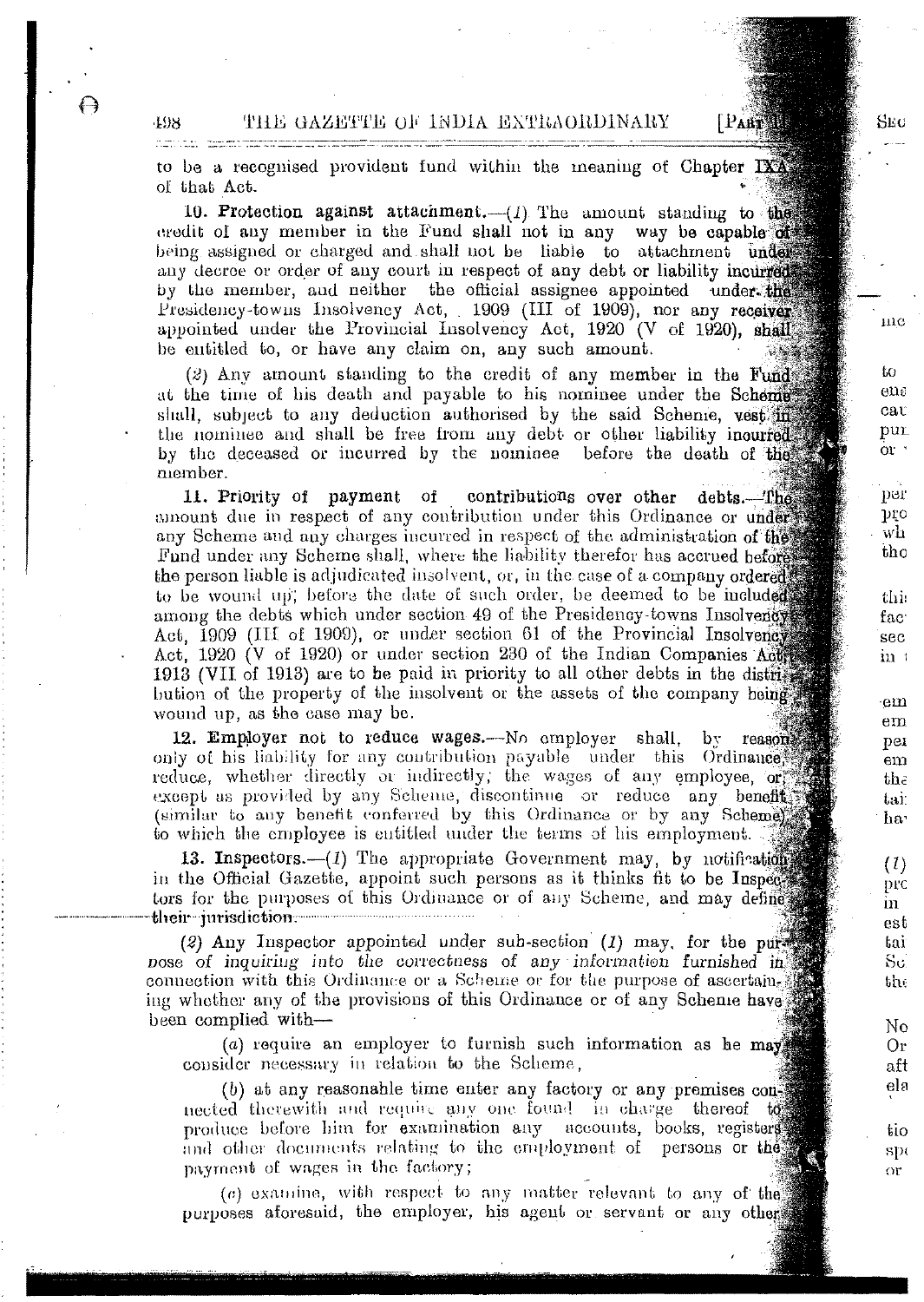#### SEC. 1.1 'l'HE GAZE'l''l'l!! Ull ' INDIA EX'l'HAUHDINAHY 4UUthe contract of the contract of the contract of the contract of

person found in charge of the factory or any premises connected therewith or whom the Inspector has reasonable cause to believe to be or to have been, an employee in the factory;

*(d)* make copies of, or take extracts from, any book, register or other documents maintained in relation to the factory;

*(e)* exercise such other powers as the Scheme may provide.

(3) Every Inspector shall be deemed to be a public servant within the meaning of section 21 of the Indian Penal Code (Act XLV of 1860).

14. Penalties.-- $(l)$  Whoever, for the purpose of avoiding any payment to be made- by himself under this Ordinance or under any Scheme or of enabling any other person to avoid such payment, knowingly makes or causes to be made any false statement or false rcpreseutauon shull be punishable with imprisonment for a term which may extend to six months, or with fine which may extend to one thousand rupees, or with both.

 $(2)$  A Scheme framed under this Ordinance may provide that any person who contravenes, or makes default in complying with, any of the provisions thereof shall be punishable with imprisonment for  $a$  term which may extend to six months, or with fine which may extend to one thousand rupees, or with both.

 $(3)$  No eourt shall take cognizance of any offence punishable under this Ordinance or under any Scheme except on a report in writing of the facts constituting such offence made by an Inspector appointed under section 13, with the previous sanction of such authority as may be specified in this behalf by the Central Government.

15. Special provisions relating to existing provident funds. $-(1)$  Every -employee who is a subscriber to any provident Iuud established by the employer and in existence at the commencement of this Ordinance shall, pending the framing of a Scheme in respect of the factory in which he is employed, continue to be entitled to the benefits accruing to him under tha provident fund, and the provident fund shall continue to be maintained in the same manner and subject to the same conditions as it would have been if this Ordinance had not been passed.

(2) On the framing of any such Scherne as is referred to in sub-section (1), the accumulations standing to the credit of the employees in the provident-fund-shall, notwithstanding anything to the contrary contained in any law for the time being in force or in any deed or other instrument establishing the provident fund but subject to the provisions, if any, contained in the Scheme, be transferred to the Fund established under the Scheme. and shall be credited to the accounts of the employees entitled thereto in tho Fund.

16. Ordinance not to apply to infant factories for certain period.-Notwithstanding any other provision contained in this Ordinance, this Ordinance shall not apply to any factory *established* whether before or after the commencement of this Ordinance unless three years have ~lapsed from its establishment.

17. Power to exempt.—The appropriate Government may, by notification in the Official Gazette, and subject to such conditions as may be specified in the notification, exempt from the operation of this Ordinance or of any Scheme-

*(a)* any factory under the control of the Government or of any local authority, if, in the opinion of the appropriate Government, the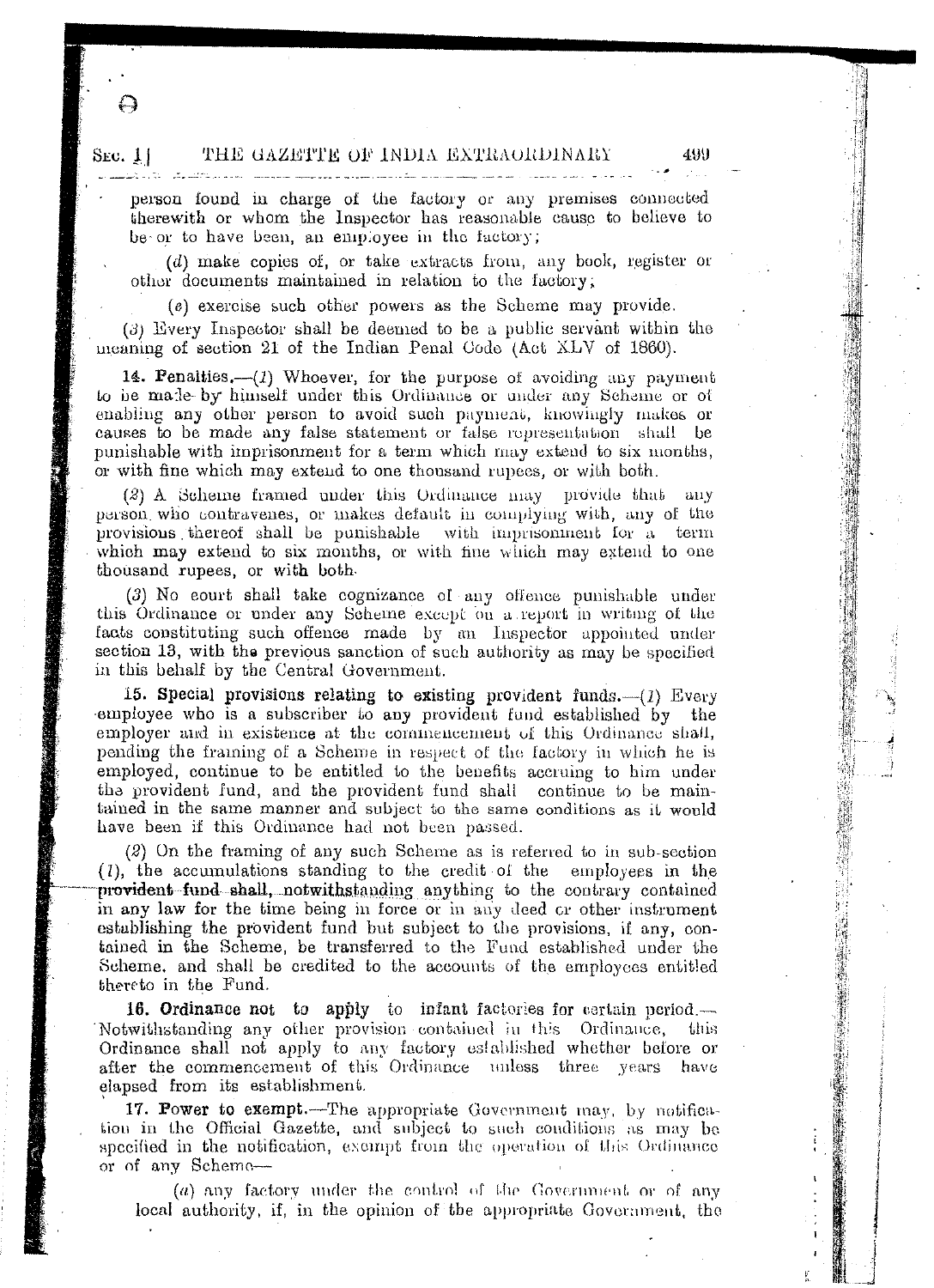# THE GAZETTE OF INDIA EXTRAORDINARY

 $\Theta_{_{50\,0}}$ 

[PART II]

 $Suc$ 

foll

 $th$  $F_V$ 

 ${\rm F}{\rm i}$ 

 $\mathbf{w}$ 

sρ.

ne

 $21$ 

 $en$ 

O.

 $\Omega$ 

employees in such factory are otherwise in enjoyment of provident fund or old age pension benefits which are on the whole not less. favourable to the employees than the benefits provided under this Ordinance or under any Scheme in relation to employees in any factory of a similar character.

(b) any other factory having a provident fund, if the rules of the provident fund with respect to contributions are in conformity with, or are more favourable to the employees therein than, those specified in this Ordinance, and if, in the opinion of the appropriate Government, the employees are otherwise in enjoyment of provident fund benefits generally which are on the whole not less favourable to the employees than the benefits provided under this Ordinance or under any Scheme in relation to employees in any factory of a similar character.

*Explanation*.-The following conditions shall be deemed to be always included in the conditions which may be specified in a notification under clause  $(b)$ , namely: —

 $(i)$  the amount of accumulations in the provident fund shall be invested in such manner as the Central Government may  $direct:$ 

 $(ii)$  the amount of accumulations to the credit of an employee in the provident fund shall, where he leaves his employment and obtains re-employment in another factory to which this Ordinance applies within such time as may be specified in this behalf by the Centra! Government, be transferred to the credit of his account in the Fund established under the Scheme applicable to the factory:

(c) any class of persons employed in any factory, if the Central Government is of opinion that such class of persons is entitled to old age pension benefits which are on the whole not less favourable to such persons than the benefits provided under this Ordinance or under any Scheme in relation to persons employed in any factory of a similar character:

---Provided-that no notification under clause (c) shall be issued unless the Central Government is satisfied that the majority of persons so employed desire to continue to be entitled to such old age pension benefits.

18. Protection for acts done in good faith.—No suit or other legal proceeding shall lie against an Inspector or any other person in respect of anything which is in good faith done or intended to be done under this Ordinance or under any Scheme.

19. Delegation of powers to the State Government.-The Central Government may, by notification in the Official Gazette, direct that any power, authority or jurisdiction exercisable by it under or in relation to any such provisions of this Ordinance or of any Scheme as may be specified in the notification shall, subject to such conditions and restrictions as may be so specified, be exercisable also by any State Government.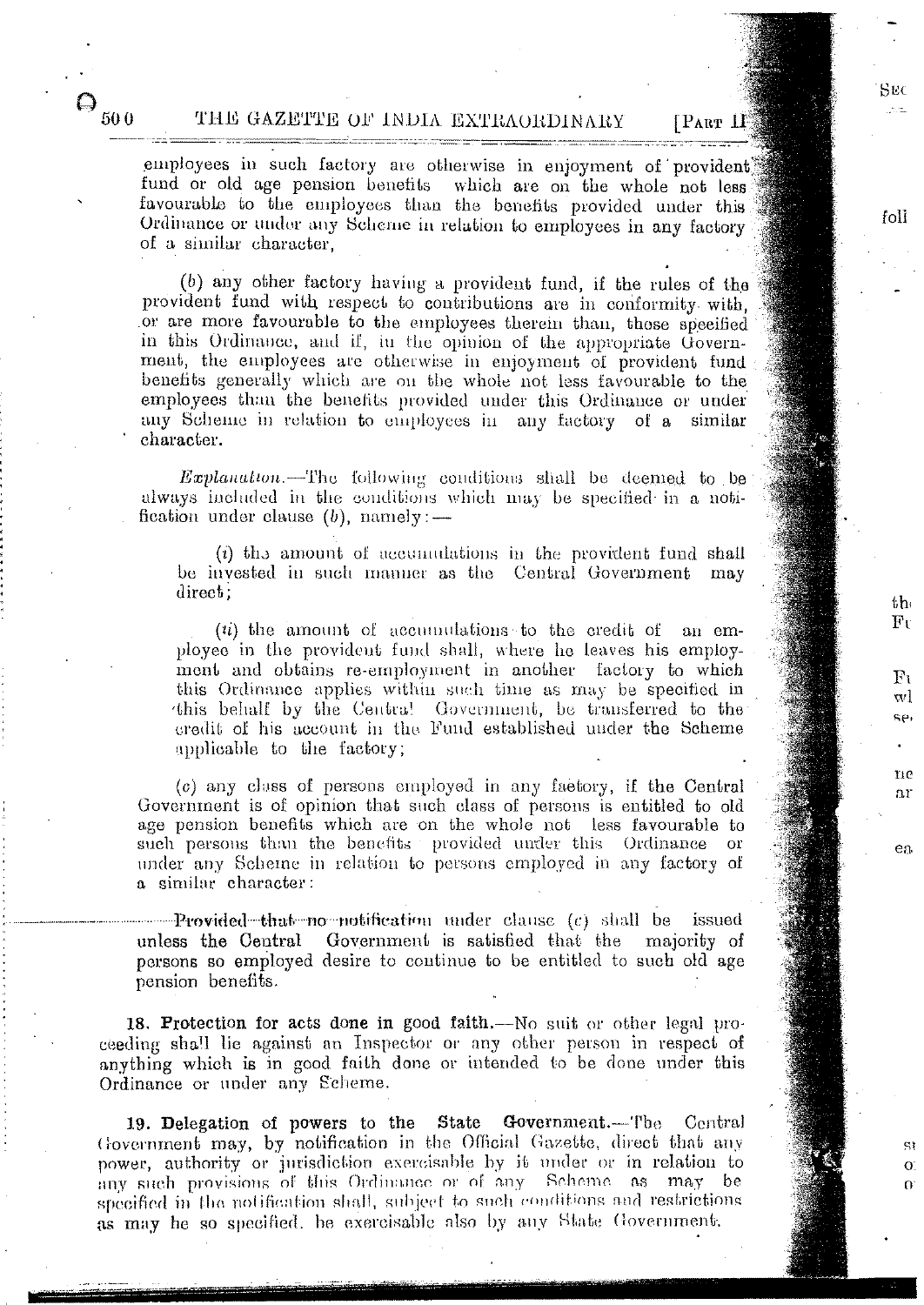#### THE GAZETTE OF INDIA EXTRAORDINARY Sec.  $1$ .

#### **SCHEDULE I**

#### [Sec sections  $2(i)$  and 4]

Any industry engaged in the manufacture or production of any of the following,  $namely:$ 

Cement.

Cigarettes.

Electrical, mechanical or general engineering products.

Iron and steel.

Paper.

Textiles (made wholly or in part of cotton or jute or silk, whether natural or artificial).

### **SCHEDULE II**

#### [See section  $6(2)$ ]

#### MATTERS FOR WILLOH PROVISION MAY BE MADE IN A SCHEME.

1. The employees or class of employees who shall join the Fund, and the conditions under which employees may be exempted from joining the Fund or from making any contribution.

2. The time and manner in which contributions shall be made to the Fund by employers and by, or on behalf of, employees, the contributions which an employee may, if he so desires, make under spb-section  $(1)$  of section 6, and the manner in which such contributions may be recovered.

3. The payment by the employer of such sums of money as may be necessary to meet the cost of administering the Fund and the rate at which and the manner in which the payment shall be made.

4. The constitution of boards of trustees for the administration of Funds, each of which shall consist of-

(a) nominees of the Central Government;

(b) nominees of such State Governments as the Central Government may, having regard to the jurisdiction of the board, specify in this behalf;

(c) representatives of the employers and employees concerned, nominated by the Central Government after consultation with the employers and employees concerned or with such of their respective organisations as are representative of their interests, provided that the number of representatives of the employees shall in no case be less than the number of representatives of the employers.

5. The number of trustees on any board, the terms and conditions subject to which they may be nominated, the time, place and procedure of meetings of the board, the appointment of officers and other employees of the hoard, and the opening of regional and other offices.

501